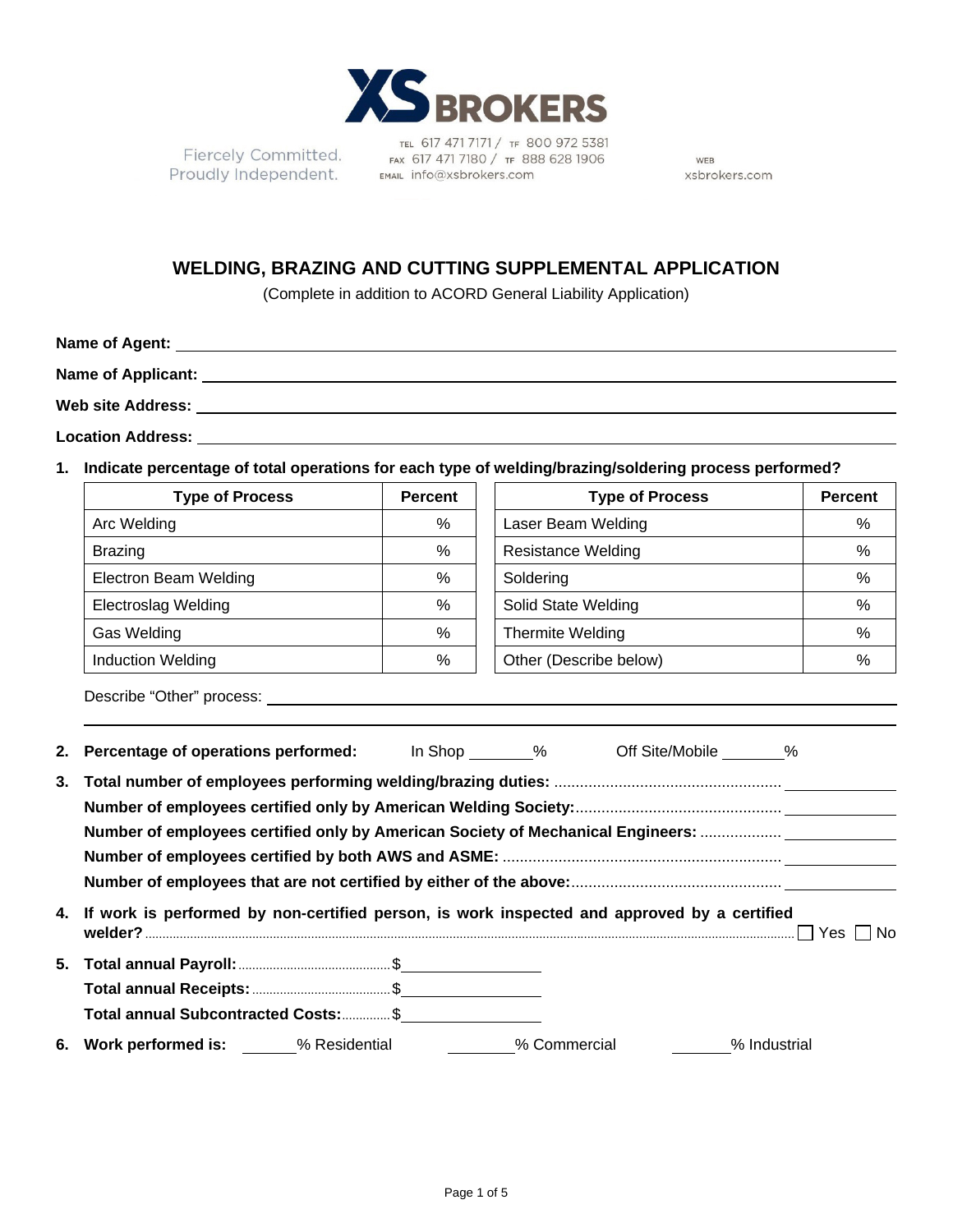## **7. Indicate percentage of annual receipts for each type of work performed:**

| <b>Type of Work</b>                        | Percent | <b>Type of Work</b>                      | Percent |
|--------------------------------------------|---------|------------------------------------------|---------|
| Aircraft/Aerospace                         | %       | Machinery/Equipment*                     | %       |
| <b>Aluminum Containers</b>                 | $\%$    | <b>Metal Erection:</b>                   |         |
| Amusement devices - mechanical             | %       | <b>Balconies or Handrails</b>            | %       |
| Automobile/Truck/Bus:                      |         | <b>Catwalks or Staircases</b>            | %       |
| Accessories, Bins, Racks                   | %       | Decorative or Artistic                   | $\%$    |
| <b>Bumpers, Trailer Hitches</b>            | %       | Structural                               | $\%$    |
| Frame or Axle Work                         | %       | Nonstructural                            | $\%$    |
| Roll Bars or Safety Cages                  | %       | Outside iron work on frame structures    | %       |
| Other* (Describe below)                    | %       | Standpipes, Watertowers, Silos           | %       |
| <b>Bleachers</b>                           |         | Off Shore Work*                          | $\%$    |
| Permanent                                  | %       | Oil Field Work*                          | %       |
| Portable                                   | %       | Oil Field Work-Over the Hole             | %       |
| <b>Boilers</b>                             | %       | Playground equipment                     | $\%$    |
| <b>Bridges</b>                             | %       | Pipeline/Process Piping:                 |         |
| <b>Building Construction (Structural):</b> |         | Chemical (Non-Petrochem)                 | %       |
| One or Two Story                           | %       | Gas (LPG, Natural, etc.)                 | %       |
| Three to Five Story                        | %       | Food/Beverage Processing                 | %       |
| Over Five Story                            | %       | Gasoline/Oil                             | %       |
| Caisson work                               | $\%$    | Water                                    | $\%$    |
| Contractors Equipment*                     | $\%$    | Other* (Describe below)                  | $\%$    |
| <b>Conveyor Systems</b>                    |         | Pressure Vessels (Not Tanks)             | %       |
| Used in Mining                             | %       | Railroad:                                |         |
| Other than Mining                          | %       | Railroad Cars (other than tank cars)     | %       |
| Cutting of Scrap for Salvage or Recycling  | %       | <b>Railroad Tank Cars</b>                | %       |
| <b>Demolition Operations</b>               | %       | <b>Railroad Tracks</b>                   | %       |
| <b>Elevators or Feed Mills</b>             | $\%$    | Refinery, Chemical or Petrochemical Work | %       |
| Fabrication                                | %       | <b>Security Doors</b>                    | %       |
| Farm Equipment*                            | %       | Shipbuilding                             | $\%$    |
| Fence/Gate                                 | %       | Tanks:                                   |         |
| Forklift/Lift Truck Repair                 | ℅       | Pressurized                              | %       |
| Furniture                                  | %       | Non-pressurized                          | $\%$    |
| <b>Guardrail Erection/Repair</b>           | %       | Tuna towers                              | $\%$    |
| Ladders                                    | %       | <b>Window Bars/Guards</b>                | %       |
| "Live Line" process piping                 | %       | Other* (Describe below)                  | $\%$    |
| Logging Equipment                          | %       |                                          |         |

| <b>Type of Work</b>                     | Percent | <b>Type of Work</b>                      | Percent |
|-----------------------------------------|---------|------------------------------------------|---------|
| craft/Aerospace                         | %       | Machinery/Equipment*                     | %       |
| <b>Iminum Containers</b>                | %       | <b>Metal Erection:</b>                   |         |
| usement devices - mechanical            | ℅       | <b>Balconies or Handrails</b>            | ℅       |
| tomobile/Truck/Bus:                     |         | <b>Catwalks or Staircases</b>            | ℅       |
| Accessories, Bins, Racks                | %       | Decorative or Artistic                   | %       |
| <b>Bumpers, Trailer Hitches</b>         | %       | Structural                               | ℅       |
| Frame or Axle Work                      | %       | Nonstructural                            | ℅       |
| Roll Bars or Safety Cages               | %       | Outside iron work on frame structures    | %       |
| Other* (Describe below)                 | %       | Standpipes, Watertowers, Silos           | ℅       |
| achers                                  |         | Off Shore Work*                          | $\%$    |
| Permanent                               | %       | Oil Field Work*                          | %       |
| Portable                                | %       | Oil Field Work-Over the Hole             | $\%$    |
| ilers                                   | %       | Playground equipment                     | %       |
| dges                                    | %       | Pipeline/Process Piping:                 |         |
| ilding Construction (Structural):       |         | Chemical (Non-Petrochem)                 | ℅       |
| One or Two Story                        | %       | Gas (LPG, Natural, etc.)                 | ℅       |
| Three to Five Story                     | %       | Food/Beverage Processing                 | %       |
| Over Five Story                         | %       | Gasoline/Oil                             | %       |
| isson work                              | %       | Water                                    | %       |
| ntractors Equipment*                    | %       | Other* (Describe below)                  | %       |
| nveyor Systems                          |         | Pressure Vessels (Not Tanks)             | %       |
| Used in Mining                          | $\%$    | Railroad:                                |         |
| Other than Mining                       | %       | Railroad Cars (other than tank cars)     | %       |
| tting of Scrap for Salvage or Recycling | ℅       | <b>Railroad Tank Cars</b>                | ℅       |
| molition Operations                     | $\%$    | <b>Railroad Tracks</b>                   | $\%$    |
| vators or Feed Mills                    | ℅       | Refinery, Chemical or Petrochemical Work | ℅       |
| brication                               | ℅       | <b>Security Doors</b>                    | ℅       |
| rm Equipment*                           | ℅       | Shipbuilding                             | ℅       |
| nce/Gate                                | %       | Tanks:                                   |         |
| rklift/Lift Truck Repair                | ℅       | Pressurized                              | ℅       |
| rniture                                 | $\%$    | Non-pressurized                          | %       |
| ardrail Erection/Repair                 | %       | Tuna towers                              | ℅       |
| dders                                   | %       | <b>Window Bars/Guards</b>                | ℅       |
| ve Line" process piping                 | $\%$    | Other* (Describe below)                  | ℅       |

Describe "other" work and explain in detail any operation indicated by \* above: \_\_\_\_\_\_\_\_\_\_\_\_\_\_\_\_\_\_\_\_\_\_\_\_\_\_\_\_\_\_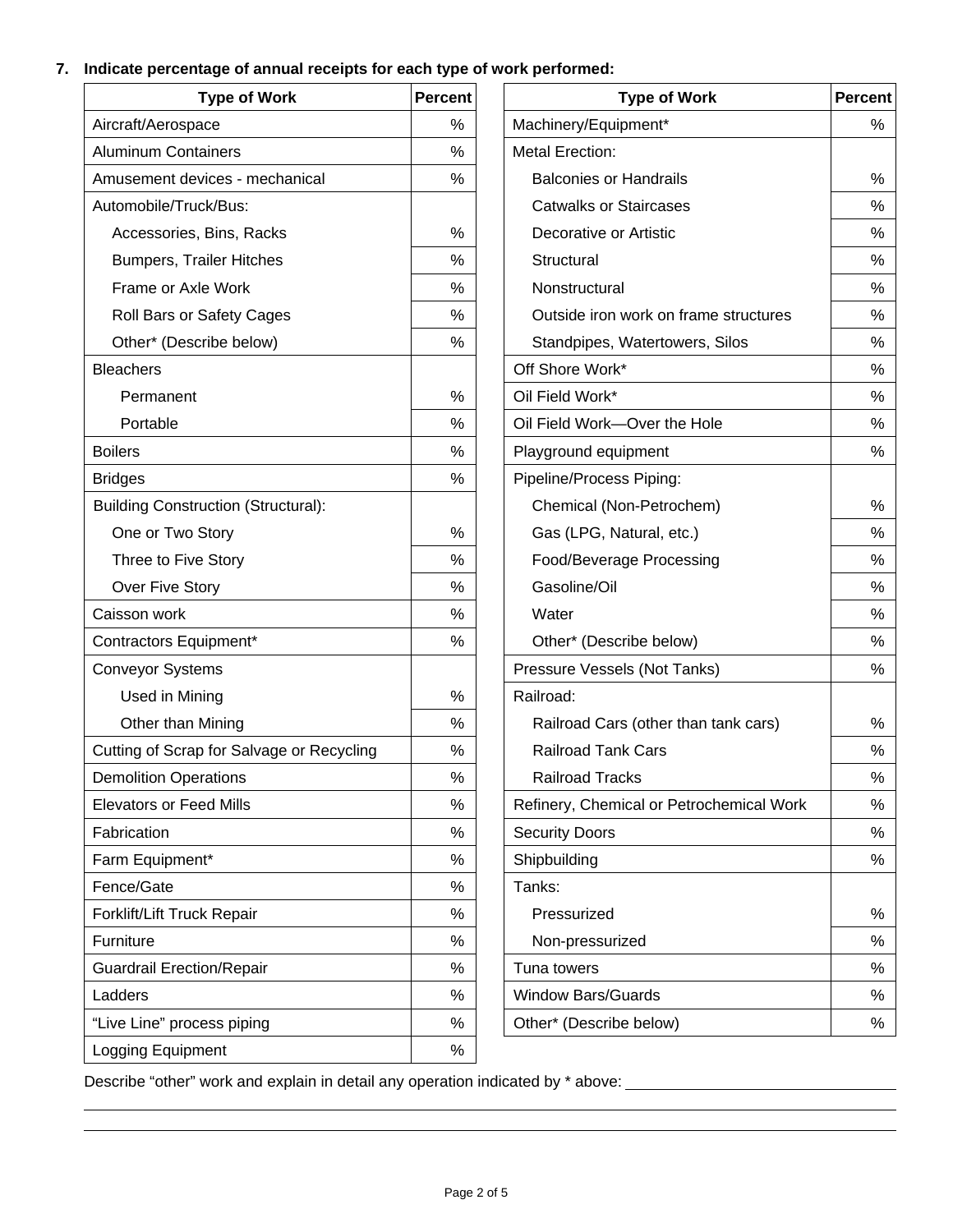| 8.  |                                                                                                                                                                                                                                      |    |
|-----|--------------------------------------------------------------------------------------------------------------------------------------------------------------------------------------------------------------------------------------|----|
| 9.  | <b>Off-Site/Mobile Operations:</b>                                                                                                                                                                                                   |    |
|     | Describe site preparation procedures taken to prevent fire losses or injury to others: _______________________                                                                                                                       |    |
| 10. |                                                                                                                                                                                                                                      |    |
| 11. |                                                                                                                                                                                                                                      |    |
|     |                                                                                                                                                                                                                                      |    |
|     |                                                                                                                                                                                                                                      |    |
| 12. | If yes, annual receipts:<br>$\frac{1}{2}$                                                                                                                                                                                            |    |
| 13. |                                                                                                                                                                                                                                      |    |
|     |                                                                                                                                                                                                                                      |    |
| 14. |                                                                                                                                                                                                                                      |    |
| 15. |                                                                                                                                                                                                                                      |    |
| 16. | \$<br>If yes, annual receipts:                                                                                                                                                                                                       |    |
| 17. |                                                                                                                                                                                                                                      |    |
| 18. | If yes, describe: <u>the contract of the contract of the contract of the contract of the contract of the contract of the contract of the contract of the contract of the contract of the contract of the contract of the contrac</u> |    |
| 19. |                                                                                                                                                                                                                                      |    |
| 20. | <b>Hold-Harmless Agreements:</b>                                                                                                                                                                                                     |    |
|     | Does the applicant use a standard client contract, which outlines the specific responsibilities of the                                                                                                                               |    |
|     |                                                                                                                                                                                                                                      | No |
|     |                                                                                                                                                                                                                                      |    |
|     | Does applicant assume, by contract or verbally, responsibility for any injury or damage that may                                                                                                                                     |    |
| 21. |                                                                                                                                                                                                                                      |    |
|     |                                                                                                                                                                                                                                      |    |
| 22. |                                                                                                                                                                                                                                      |    |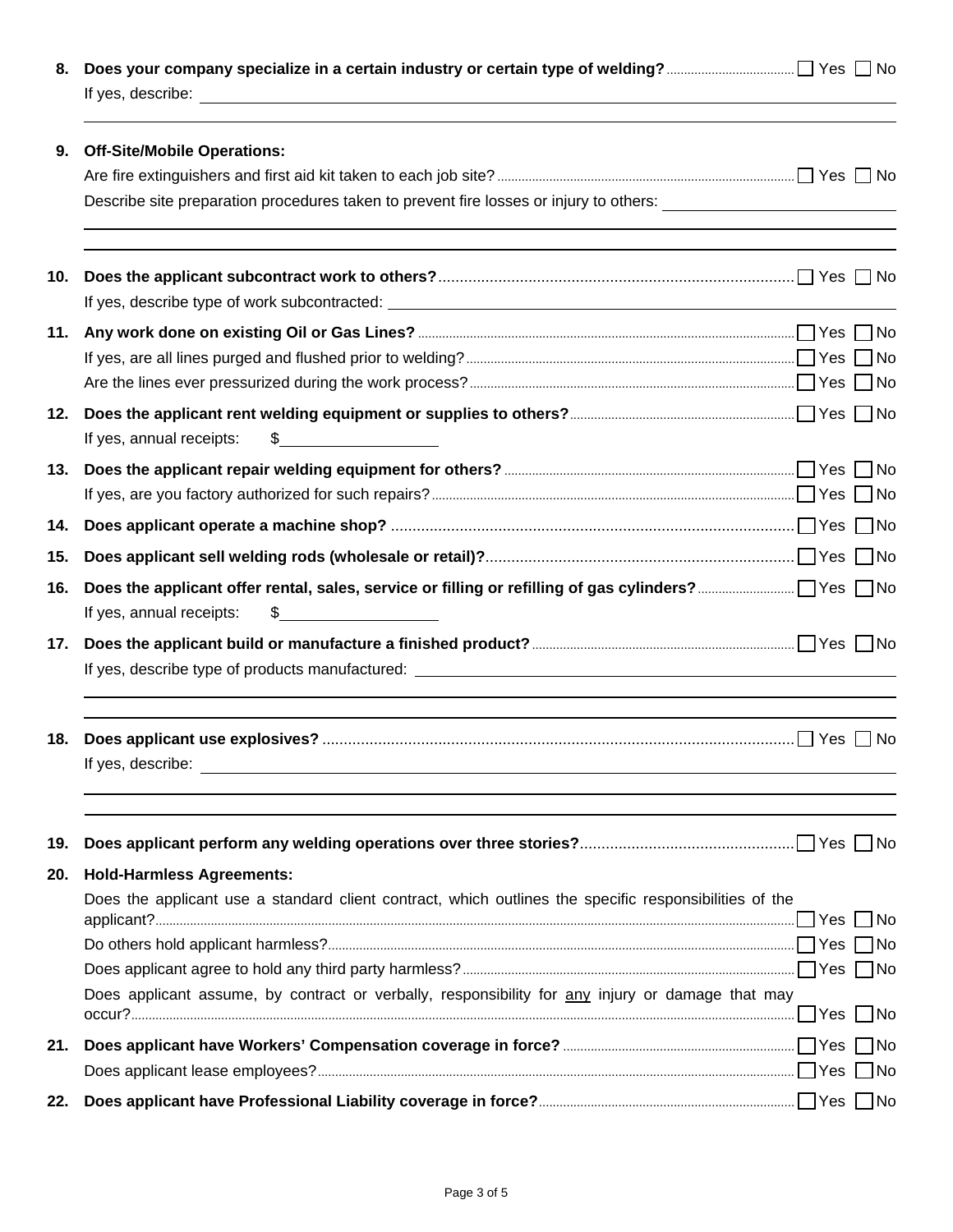- **23. Attach (A) Any descriptive advertising literature; (B) Copy of applicants' standard contract with clients'; (C) Copies of all agreements in which the applicant has assumed liability; and (D) Separate detailed narrative descriptions as required.**
- **24 Does risk engage in the generation of power, other than emergency back-up power, for their own use or sale to power companies?**.................................................................................................... Yes No

If yes, describe:

**FRAUD WARNING:** Any person who knowingly and with intent to defraud any insurance company or other person files an application for insurance or statement of claim containing any materially false information or conceals for the purpose of misleading, information concerning any fact material thereto commits a fraudulent insurance act, which is a crime and subjects such person to criminal and civil penalties. **Not applicable in Nebraska, Oregon and Vermont.** 

**NOTICE TO FLORIDA APPLICANTS:** Any person who knowingly and with intent to injure, defraud, or deceive any insurer files a statement of claim or an application containing any false, incomplete, or misleading information is guilty of a felony in the third degree.

**NOTICE TO LOUISIANA APPLICANTS:** Any person who knowingly presents a false or fraudulent claim for payment of a loss or benefit or knowingly presents false information in an application for insurance is guilty of a crime and may be subject to fines and confinement in prison.

**NOTICE TO MAINE APPLICANTS:** It is a crime to knowingly provide false, incomplete or misleading information to an insurance company for the purpose of defrauding the company. Penalties may include imprisonment, fines or a denial of insurance benefits.

**NOTICE TO MARYLAND APPLICANTS:** Any person who knowingly and willfully presents a false or fraudulent claim for payment of a loss or benefit or who knowingly and willfully presents false information in an application for insurance is guilty of a crime and may be subject to fines and confinement in prison.

**NOTICE TO MINNESOTA APPLICANTS:** A person who files a claim with intent to defraud or helps commit a fraud against an insurer is guilty of a crime.

**NOTICE TO OHIO APPLICANTS:** Any person who knowingly and with intent to defraud any insurance company files an application for insurance or statement of claim containing any materially false information or conceals for the purpose of misleading, information concerning any fact material thereto commits a fraudulent insurance act, which is a crime and subjects such person to criminal and civil penalties.

**NOTICE TO OKLAHOMA APPLICANTS:** Any person who knowingly, and with intent to injure, defraud or deceive any insurer, makes any claim for the proceeds of an insurance policy containing any false, incomplete or misleading information is guilty of a felony.

**NOTICE TO RHODE ISLAND APPLICANTS:** Any person who knowingly presents a false or fraudulent claim for payment of a loss or benefit or knowingly presents false information in an application for insurance is guilty of a crime and may be subject to fines and confinement in prison.

**FRAUD WARNING (APPLICABLE IN TENNESSEE, VIRGINIA AND WASHINGTON):** It is a crime to knowingly provide false, incomplete, or misleading information to an insurance company for the purpose of defrauding the company. Penalties include imprisonment, fines, and denial of insurance benefits.